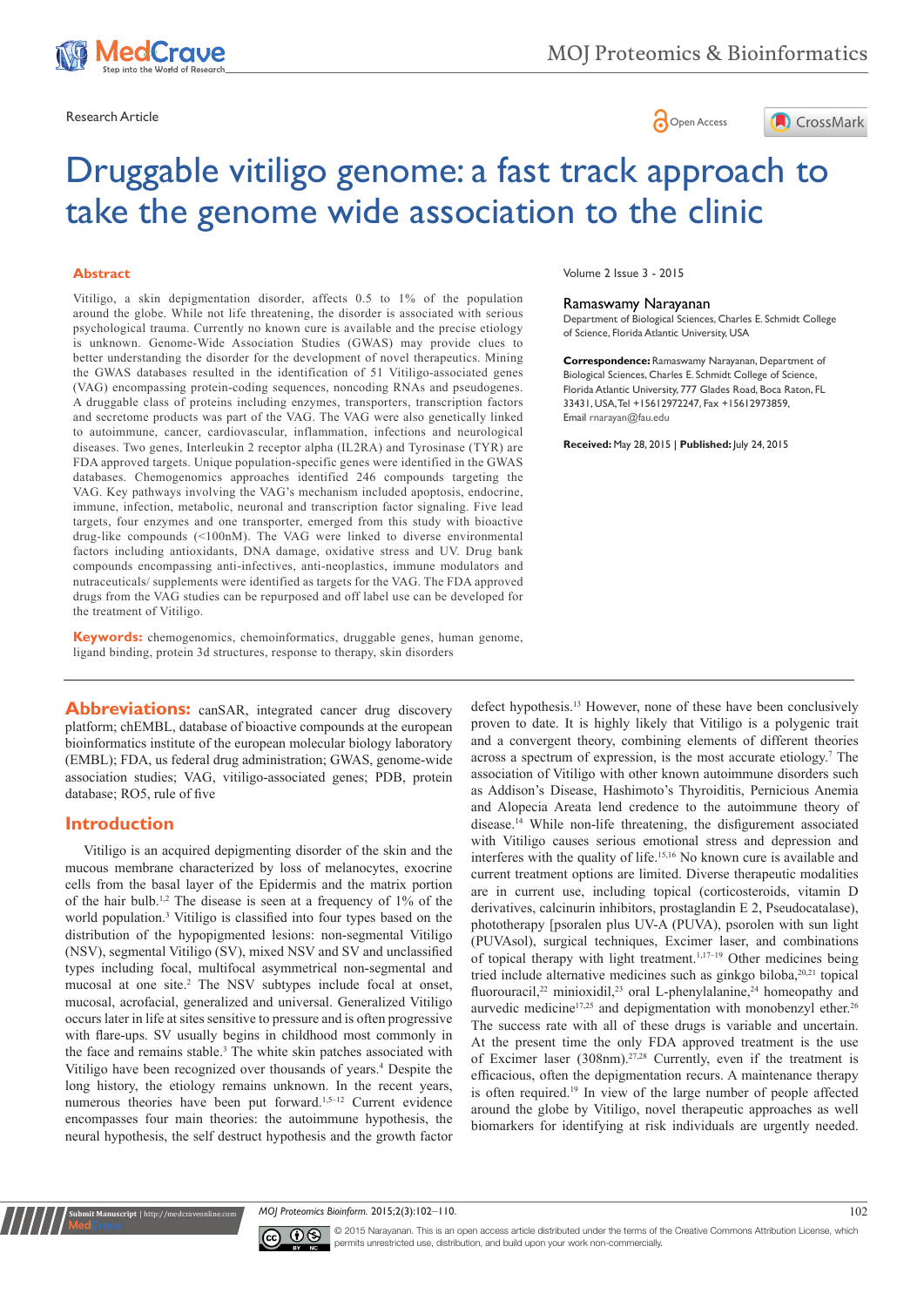Currently 53 clinical trials are underway for the treatment of Vitiligo (clinicaltrials.gov). The International Clinical Trial Registry (WHO) platform records 28 clinical trial records for Vitiligo. The European Union Clinical Trials Register shows 11 clinical trial records currently underway in Europe. These trials largely revolve around light treatment, excimer laser, topical steroids and calcineurin inhibitors, statins, anti oxidants, vitamins, ginkgo biloba supplements, skin grafts, melanocytes and keratinocytes transplantation. The GWAS dataset for the Vitiligo-associated phenotypes are becoming available.<sup>29-34</sup> Reasoning that the phenotypic polymorphic traits associated with the Vitiligo genes might provide an attractive starting point for drug targets discovery, the GWAS databases were mined for VAG. Fifty-one genes were identified from these studies encompassing druggable targets. Chemogenomics approaches identified highly active small molecular weight compounds (<100nM) for five of these targets, which include enzymes and a transporter. FDA approved and experimental drugs as well as nutraceuticals were identified targeting the VAG. Repurposing these approved drugs may offer a therapeutic benefit to the Vitiligo patients.

## **Materials and methods**

The bioinformatics and proteomics tools used in the study have been described.<sup>35-37</sup> The GWAS catalogue<sup>38</sup> and the NCBI Phenome-Genome Integrator, PheGenI<sup>39</sup> were used to create a working list of VAG. Characterization of the VAG was performed using the GeneALaCart, GeneAnalytics and VarElect data mining tools from the GeneCards.40 The VarElect is a Variant Election application for disease/phenotype-dependent gene variant prioritization. VarElect combines information within the LifeMap Knowledgebase of GeneCards, MalaCards, the human disease database, LifeMap Discovery, the regenerative medicine, and PathCards, the unified human biological pathways database. In addition, Gene Analytics Powered by LifeMap's Gene Cards Suite integrated knowledgebase, which utilizes data from >120 select sources was also used to batch analyze the VAG for gene expression-based analysis. Comprehensive background information on the VAG was obtained by using the GeneALaCart tool from the GeneCards for Gene Ontology, super pathways and drug bank compounds. The protein annotation and chemical structure-based mining was performed using the canSAR 2.0 integrated knowledgebase, a publically available database.<sup>41,42</sup> The browse canSAR section was used and the Vitiligo-associated proteins were batch analyzed for protein annotations, 3D structures, compounds and bioactivity details. The protein 3D structure template models-related information was obtained from the Swiss Protein Database. The chemical structures were obtained from the chEMBL.<sup>43</sup> Comprehensive gene annotation for the VAG was established using the GeneCards, $40$  the DAVID functional annotation tool, $44$  and the UniProt<sup>45</sup> databases. FDA approved drug related information was obtained from the Drug-Bank.46 Protein expression was verified using the Human Protein Map,<sup>47</sup> ProteomicsDB<sup>48</sup> and the Multi Omics Protein Expression Database.<sup>49,50</sup> The canSAR compounds link for genes has diverse filters such as activity and assay types, concentrations, molecular weight, RO5 violations, prediction of oral bioavailabilty and toxicophores. Putative drug hits were filtered from the canSAR datasets for the VAG-associated genes using Lipinski's rule of five (also known as Pfizer's rule of five), RO5. The RO5 is a rule of thumb to evaluate druggableness or to determine whether a compound with a certain pharmacological or biological activity possesses properties that would make it a likely orally active drug in humans.<sup>51–53</sup> Highest stringency was chosen for the RO5 violation (value=0). Protein 3D structural homology was set at 100%. The ligand-based druggability score was chosen at >60% confidence. Drugs with IC50values (<100nM), inhibitory activities and Ki values were chosen for the canSAR output. Toxicophore negative was chosen to filter the hits for toxicity associated compound structures.<sup>54</sup>

## **Results**

#### **Vitiligo-associated proteins from the GWAS studies**

The GWAS databases (the GWAS catalogue at European Molecular Biology Laboratory-European Bioinformatics Institute -EMBL-EBI) and the NCBI PheGenI were mined for the query term Vitiligo. The output from these two databases was merged and duplicate entries were removed. This resulted in the identification of 51 Vitiligo genes including protein coding genes, noncoding RNAs and pseudogenes (Figure 1 & [Supplemental Table S1](https://medcraveonline.com/MOJPB/MOJPB-02-00050s.zip)). As a class, enzymes were the largest amongst the VAG (kinase, ligase, helicase, tyrosine phosphatase, granzyme B, caspase 7 and ribonuclease T2). Other druggable classes of proteins included transporters (Phospholipid, amino acid, nucleoside and Choline) and receptors (Mast cell immunoreceptor signal transducer, RIG-I-like receptor 2, Interleukin-2 receptor subunit alpha, Toll-interleukin-1 receptor domain-containing adapter protein and Suppressor of T-cell receptor signaling 2).



**Figure 1** Vitiligo-Associated Genes: Characterization The VAG output from the GWAS datasets was analyzed by the GeneALacart Meta Analysis tool from the GeneCards for protein classes and Gene Ontology. The numbers above the bars indicate the number of genes in the indicated class. Abbreviations: GWAS: Genome-Wide Association Studies; ncRNAs: noncoding RNAs

Secreted proteins included Complement C1q tumor necrosis factorrelated protein 6, Prolyl endopeptidase, Granzyme B, Ribonuclease T2, calcium-binding protein 2 and Thyroglobulin. Two of the Vitiligo proteins were associated with melanoma (Prolyl endopeptidase FAP and Interferon-induced helicase C domain-containing protein 1). The Gene Ontology analysis revealed distinct subcellular locations of the Vitiligo genes including cytoplasmic, nuclear, golgi, vesicular, secreted and membrane bound proteins (Figure 1 & Supplemental [Table S1](https://medcraveonline.com/MOJPB/MOJPB-02-00050s.zip)).

## **Vitiligo proteins in other diseases and population distribution**

Vitiligo is often seen in patients with autoimmune and inflammatory diseases.3,55 It is, however, unclear whether such an occurrence is a coincidence. In order to identify common pathways and possible links to diverse diseases and Vitiligo, the VAG were analyzed for phenomo-genome genetic association for disease-related variants using the NCBI PheGenI and VarElect datamining tool from the GeneCards (Figure 2, panel A). The VAG association was seen with autoimmune diseases, allergy, cancer, inflammation, infections and neurodegenerative diseases. The availability of the GWAS datasets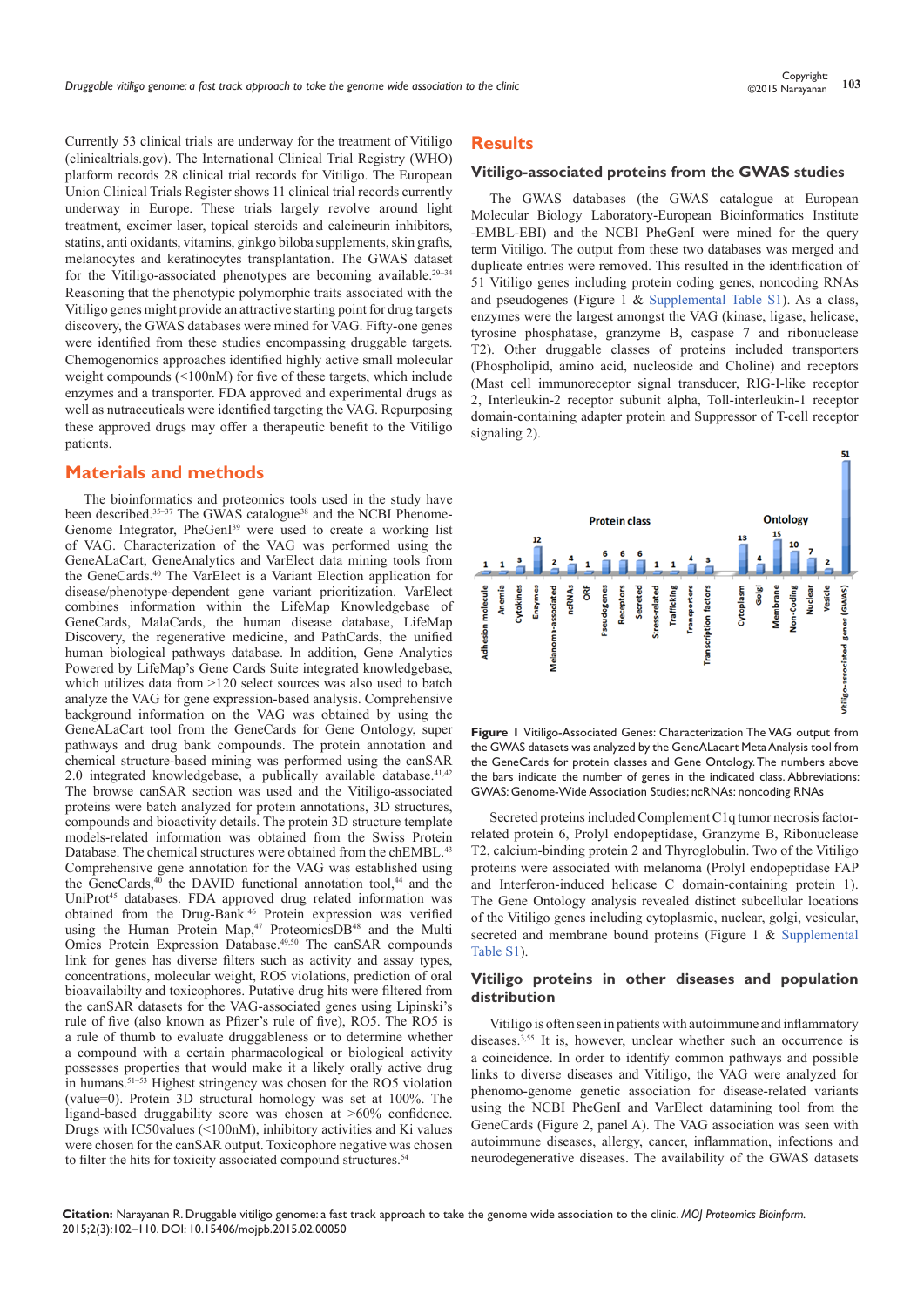from around the globe with the  $1000$  genome project<sup>56</sup> enabled the study to expand into population relevance (Figure 2, panel B). Twenty-seven of the VAG were found to be risk factors for diverse diseases including skin diseases ([Supplemental Table S1](https://medcraveonline.com/MOJPB/MOJPB-02-00050s.zip)).



**Figure 2** Vitiligo Genes: Other Diseases and Population Distribution The genetic association of the VAG with other diseases was analyzed using the NCBI PheGenI tool (Panel A). The polymorphic distribution of the VAG across the diverse human genome was analyzed using the Varelect Meta analysis tool from the GeneCards.

Distinct genes related single nucleotide polymorphisms (SNPs) were associated with unique population [\(Supplemental Table](https://medcraveonline.com/MOJPB/MOJPB-02-00050s.zip)  [S](https://medcraveonline.com/MOJPB/MOJPB-02-00050s.zip)1). These included patients from Japan (heterogeneous nuclear ribonucleoprotein A1 pseudogene 2|HNRNPA1P2), Africa (solute carrier family 44, member 4|SLC44A4, zinc finger, MIZ-type containing 1|ZMIZ1) and Europe (potassium channel, subfamily K, member 12|KCNK12, mitochondrial ribosomal protein S17 pseudogene 7| MRPS17P7, SPARC related modular calcium binding 2|SMOC2 and toll-like receptor adaptor molecule 1|TICAM1).

Association of some of the VAG is gender-specific: males (ATPase, aminophospholipid transporter, class I, type 8B, member 1, ataxin 2 and RPGRIP1-like) and females (tyrosinase). Generalized Vitiligo and psoriasis shared 37 genes from the VAG list. Interestingly, an enzyme, ADP-ribosylarginine hydrolase, was found to be associated with segmented, but not generalized Vitiligo. Variants related to these unique genes may provide a Vitiligo fingerprint or biomarkers potential to monitor Vitiligo in a population specific manner.

### **Vitiligo genes: types of mutations**

The Vitiligo genes were investigated for the types of mutations occurring in all tissues versus skin tissue (Figure 3). In the skin tissue germ line, pathogenic and causative mutations were seen for three

genes 1) Fanconi anemia, complementation group A, 2) solute carrier family 29 (equilibrative nucleoside transporter), member 3 and 3) tyrosinase.



**Figure 3** Mutational Classes of the Vitiligo Genes The mutational classes of the VAG analyzed by the VarElect Meta Analysis tool fro the GeneCards is shown (blue: all tissues, red: skin tissue). The numbers indicate the number of genes for the indicated class.

Five genes predictive of susceptibility to skin diseases/risk factors were also identified in these studies. These included granzyme B (granzyme 2, cytotoxic T-lymphocyte-associated serine esterase 1), major histocompatibility complex, class 1B, interferon induced with helicase C domain 1, protein tyrosine phosphatase, non-receptor type 22 (lymphoid) and fibroblast activation protein, alpha.

### **Pathways mapping of the Vitiligo genes**

A Meta analysis tool, Gene Analytics, from the GeneCards was used to establish pathways implicated with the Vitiligo genes (Table 1). Consistent with the complex multifactorial etiology of Vitiligo,<sup>7</sup> the VAG were found to be associated with pathways involving immune function, infectious diseases, endocrine function, apoptosis and survival, transcription factor signaling, metabolic and neural pathways. A group of genes common to these diverse pathways encompasses caspase 7, apoptosis-related cysteine peptidase, granzyme B (granzyme 2, cytotoxic T-lymphocyte-associated serine esterase 1), interleukin 2receptor, alpha and tyrosinase. Vitiligo is often associated with diverse environmental stress (e.g. DNA damage, stress, UV exposure). However, the precise role of any of these in the etiology of Vitiligo is unclear. Using the GeneAnalytics Meta Analysis tool, the variants of the VAG were analyzed for association with diverse factors [\(Supplemental Table S1\)](https://medcraveonline.com/MOJPB/MOJPB-02-00050s.zip). Distinct patterns of polymorphic variants were found to be associated with cell death (apoptosis, differentiation), steroids, stress-related, DNA damage (reactive oxygen, UV, phototherapy), melanocytes and vitamins and supplements.

**Table 1** Pathway mapping of the vitiligo genes. Super Pathways involved with the VAG analyzed by the Gene Analytics Meta Analysis tool (GeneCards) are shown.

| Super Pathways (Gene analytics)                                                   | <b>Vitiligo-Associated Genes (VAG)</b> |
|-----------------------------------------------------------------------------------|----------------------------------------|
| <b>Immune</b>                                                                     |                                        |
| Lymphocyte Signaling                                                              | BACH2, GZMB, IFIH1, IL2RA, PTPN22      |
| Allograft Rejection                                                               | CASP7, GZMB, HLA-B, IL2RA, TG          |
| IL-15 Signaling and Its Primary Biological Effects in Different Immune Cell Types | GZMB. IL2RA                            |
| IL12-mediated Signaling Events                                                    | GZMB. IL2RA                            |
| Downstream Signaling in Naive CD8+T Cells                                         | GZMB. IL2RA                            |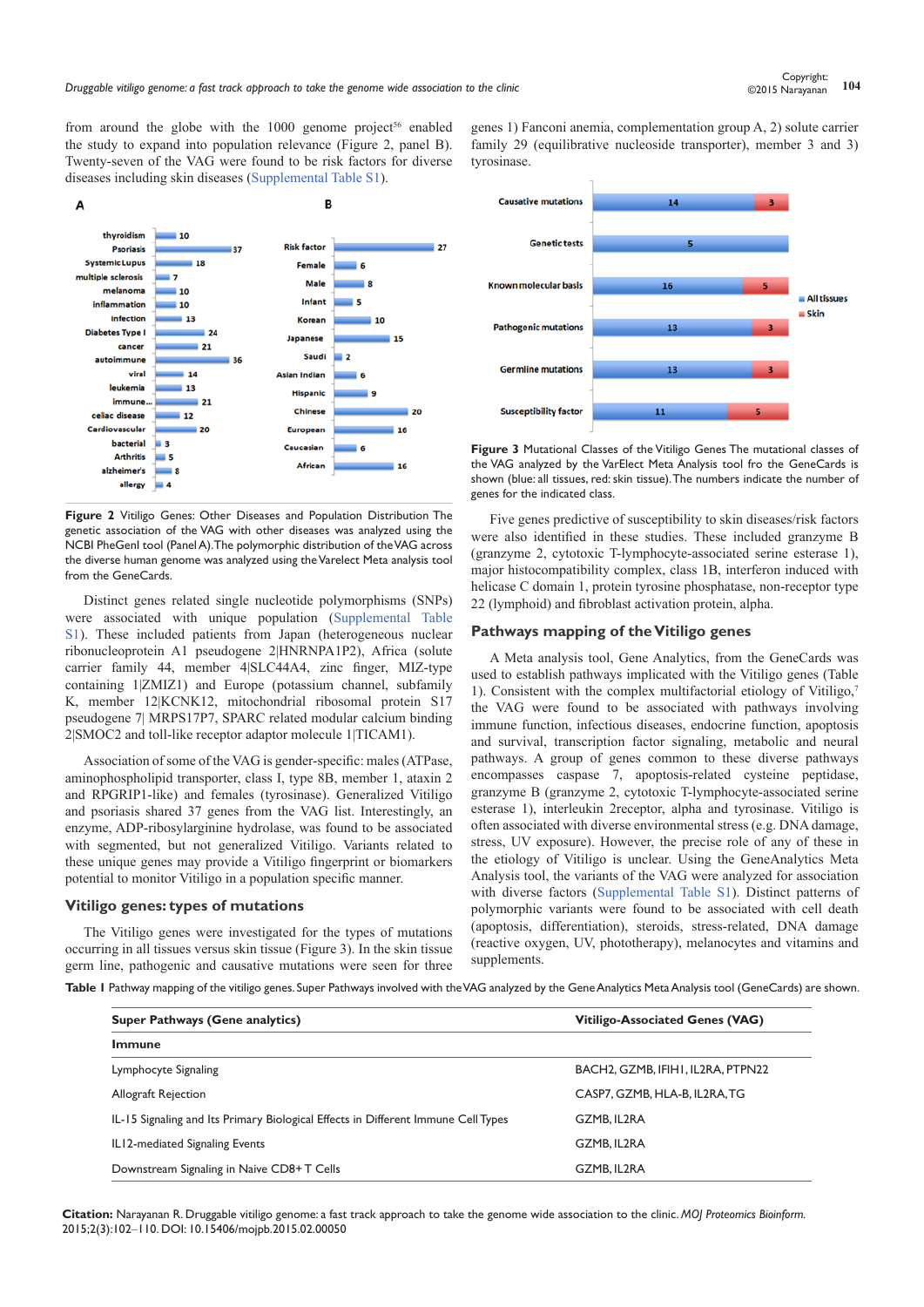*Druggable vitiligo genome: a fast track approach to take the genome wide association to the clinic* **<sup>105</sup>** Copyright:

| Table Continued                                             |                                        |
|-------------------------------------------------------------|----------------------------------------|
| <b>Super Pathways (Gene analytics)</b>                      | <b>Vitiligo-Associated Genes (VAG)</b> |
| <b>Infection</b>                                            |                                        |
| Influenza A                                                 | HLA-B, IFIHI, IL2RA, TICAMI            |
| Pertussis                                                   | CASP7, TICAMI                          |
| <b>Endocrine</b>                                            |                                        |
| Thyroxine (Thyroid Hormone) Production                      | TG                                     |
| <b>Apoptosis</b>                                            |                                        |
| Activation of Caspases Through Apoptosome-mediated Cleavage | CASP7                                  |
| Apoptosis and Survival Caspase Cascade                      | CASP7, GZMB                            |
| Apoptosis (WikiPathways)                                    | CASP7, GZMB                            |
| Activation of BH3-only Proteins                             | CASP7, GZMB                            |
| Granzyme Pathway                                            | CASP7, GZMB                            |
| <b>Signaling</b>                                            |                                        |
| NF-kappaB Signaling                                         | IFIHI, TICAMI                          |
| S-IP Stimulated Signaling                                   | CASP7, CDH23                           |
| <b>Metabolic</b>                                            |                                        |
| Riboflavin Metabolism                                       | <b>TYR</b>                             |
| (S)-reticuline Biosynthesis II                              | <b>TYR</b>                             |
| <b>Neuronal</b>                                             |                                        |
| Dopamine Metabolism                                         | <b>TYR</b>                             |
| Neurotransmitter Uptake and Metabolism In Glial Cells       | SLCIA <sub>2</sub>                     |
| Parkinsons Disease Pathway                                  | ATXN2, CASP7                           |

#### **Vitiligo genes in the secretome**

The availability of the human proteome data sets $47,48,57$  allows the analysis of the disease-related genes in diverse body fluids. The human secretome encompasses proteins secreted by both the classical (signal peptide cleavage) and non-classical secretory pathways such as shed receptors and enzymes.58–61 Identifying the Vitiligo proteins secreted in the body fluids is crucial to developing a biomarker potential for the genes. Hence the proteomics database, the MOPED<sup>50</sup> was batch analyzed for the 51 VAG (Figure 4 & [Supplemental Table S1\)](https://medcraveonline.com/MOJPB/MOJPB-02-00050s.zip). The VAG protein expression was detected in diverse body fluids including ascites, blood, cerebrospinal fluid, earwax, milk, pancreatic juice, saliva, semen and urine. The proteins detected in fluids such as 1) earwax (BTB and CNC homology 1, basic leucine zipper transcription factor 2|BACH2;DEAD (Asp-Glu-Ala-Asp) box helicase 6 |DDX6; Fanconi anemia, complementation group A |FANCA; ribonuclease T2|RNASET2 and solute carrier family 44, member 4 |SLC44A4), 2) milk (HLA-B), saliva (major histocompatibility complex, class I, B|HLA-B and ribonuclease T2| RNASET2) and 3) urine (major histocompatibility complex, class I, B |HLA-B; arginine-glutamic acid dipeptide (RE) repeats |RERE) could provide a basis for non-invasive biomarker for prediction of risk as well as response to therapy.

## **Chemogenomics of Vitiligo-associated genes**

In order to develop a drug therapy potential for the Vitiligo proteins, the 51 genes were analyzed using the CanSar protein annotation tool ([Supplemental Table S1\)](https://medcraveonline.com/MOJPB/MOJPB-02-00050s.zip). Druggability of these genes was inferred from the 3D structures and the ligand binding scores (>70% confidence). Thirty-seven Vitiligo proteins were predicted to be druggable by the canSar annotation tool (Figure 5 & [Supplemental Table S1](https://medcraveonline.com/MOJPB/MOJPB-02-00050s.zip)).

Among these hits, 18/37 proteins had a significant ligand binding druggability percentile rank (>70%). These hit targets encompassed enzymes, transporters, receptors and secretome. Bioactive small molecular weight (<500) compounds (n=363, <1uM) were identified targeting the Vitiligo proteins. A significant number of these drug-like compounds were predicted to be non- toxic and orally bioavailable (no toxicophore, RO5 value - zero). Highly active compounds (n=46, <10nM) for three unique targets (Granzyme B|GZMB; HLA class II histocompatibility antigen|HLA-B and Tyrosine-protein phosphatase non-receptor type 22 |PTPN22) were identified.



**Figure 4** Mutational Classes of the Vitiligo Genes The mutational classes of the VAG analyzed by the VarElect Meta Analysis tool fro the GeneCards is shown (blue: all tissues, red: skin tissue). The numbers indicate the number of genes for the indicated class.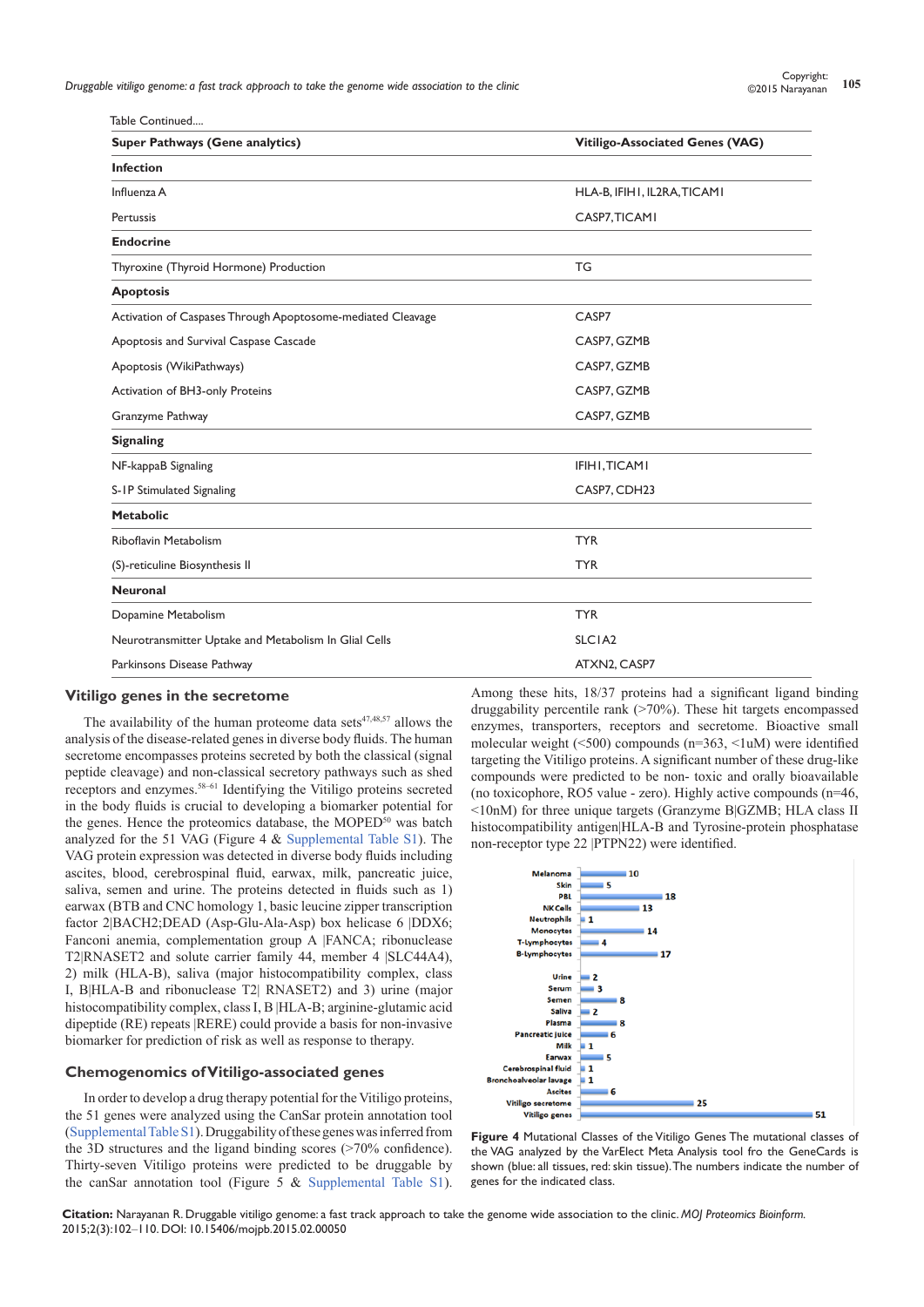*Druggable vitiligo genome: a fast track approach to take the genome wide association to the clinic* **<sup>106</sup>** Copyright:



**Figure 5** Chemogenomics of the Vitiligo Genes The CanSar protein annotation tool was used to batch analyze the VAG. A summary of output based on the druggable 3D structures of the proteins and the ligand-based druggability indication is shown. The numbers indicate the number of proteins (red) and bioactive compounds (blue). Only active compounds for the proteins (<1uM, >90% confidence) are shown.

#### Abbreviations: RO5, rule of five

Five lead targets emerged with drug-like compounds (<100nM) bioactive in inhibitory assays [\(Supplemental Table 2](https://medcraveonline.com/MOJPB/MOJPB-02-00050t2.zip)). These leads included four enzymes (caspase 7-CASP7; fibroblast activation **Table 2** Repurposing approved drugs for vitiligo therapy: Drug bank data.

protein, alpha-FAP; granzyme B- GZMB and tyrosinase- TYR) and one transporter protein (solute carrier family 1 (glial high affinity glutamate transporter), member 2- SLC1A2). The five chEMBL compounds identified showed a high degree of selectivity to the target proteins. Two of these leads (chEMBL303944 and chEMBL24152) targeted unique enzymes, granzyme B |GZMB and Tyrosinase|TYR respectively.

## **Drug bank compounds for the Vitiligo genes**

Repurposing existing FDA approved drugs for other indications is becoming increasingly attractive.<sup>62-64</sup> A powerful example of this concept was recently demonstrated for the Ebola virus disease therapeutics.<sup>36,65</sup> Association of genes with multiple diseases opens up avenues for expanding the repurposing strategy. Hence, the 51 Vitiligo genes were screened against the drug bank of compounds using the GeneALaCart Meta analysis tool of the GeneCards. The output was also compared against the FDA database for approved and experimental drugs, nutraceuticals and supplements (Phase I to Phase III). Additional hints of drug therapy use for the Vitiligo genes were obtained from the recently described proteomics reports encompassing putative drug therapy potential for the human proteome.<sup>57,66</sup> Two genes, Interleukin-2 receptor subunit alpha (immune suppression, transplant rejection and cancer) and tyrosinase (dermatology, acne, antimicrobial, melanocytes depigmentation, DNA synthesis inhibition), are FDA-approved drug targets (Table 3).

| Vitiliogo associated genes (VAG)                   | Drugs (drug bank compounds) | <b>Indications</b>                                                                                                                                                                                                               |
|----------------------------------------------------|-----------------------------|----------------------------------------------------------------------------------------------------------------------------------------------------------------------------------------------------------------------------------|
| ADPRH, CASP7, GZMB, HLA-B, IL2RA, SLCIA2, TG, TYR  | Aspartate                   | Nutraceutical                                                                                                                                                                                                                    |
| ADPRH, CASP7, FANCA, HLA-B, IL2RA, SLCIA2, TG, TYR | H2o2                        | Infection anticancer                                                                                                                                                                                                             |
| ADPRH, GZMB, HLA-B, IL2RA, PTPN22, SLCIA2, TG, TYR | Arginine                    | Nutraceutical limmune responsesl tissue repair                                                                                                                                                                                   |
| ADPRH, CASP7, GZMB, IL2RA, PTPN22, SLCIA2, TG, TYR | Glutamate                   | nutritional supplementation                                                                                                                                                                                                      |
| ADPRH, CASP7, GZMB, HLA-B, SLCIA2, TG              | Lactate                     | dry, scaly skin (xerosis) and ichthyosis vulgaris and<br>for temporary relief of itching associated with these<br>conditions                                                                                                     |
| GZMB, TYR                                          | Concanamycin A              | osteoporosis infections anticancer                                                                                                                                                                                               |
| ADPRH, HLA-B, IL2RA, TG, TYR                       | Polysaccharide              | Nutraceutical  treatment and prevention of<br>osteoarthritis, by itself or in combination with<br>chondroitin sulfate                                                                                                            |
| ADPRH, TG, TYR                                     | Glucosamine                 | osteoarthritis dietary supplement                                                                                                                                                                                                |
| GZMB, IL2RA, TG                                    | <b>IVIG</b>                 | immunodeficiencies, as well as autoimmune and<br>inflammatory disorders.                                                                                                                                                         |
| HLA-B, IL2RA                                       | Phycoerythrin               | Anticancer                                                                                                                                                                                                                       |
| HLA-B, TYR                                         | Castanospermine             | Infection                                                                                                                                                                                                                        |
| IL2RA                                              | basiliximab  daclizumab,    | Immunosuppression  For prophylactic treatment of<br>kidney transplant rejection  treatment of cutaneous<br>Zenapax Denileukin diftitox aldesleukin T-cell lymphoma  treatment of adults with metastatic<br>renal cell carcinoma. |
| <b>IFIHI</b>                                       | Hyaluronan                  | osteoarthritis plastic<br>surgery   ophthalmology   interstitial cystitis                                                                                                                                                        |
| ADPRH, HLA-B, IL2RA, SLCIA2, TG, TYR               | Adenylate                   | nutritional supplementation  dietary shortage or<br>imbalance                                                                                                                                                                    |
| ADPRH, IL2RA                                       | Hydroxychloroquine          | malaria discoid and systemic lupus erythematosus, and<br>rheumatoid arthritis.                                                                                                                                                   |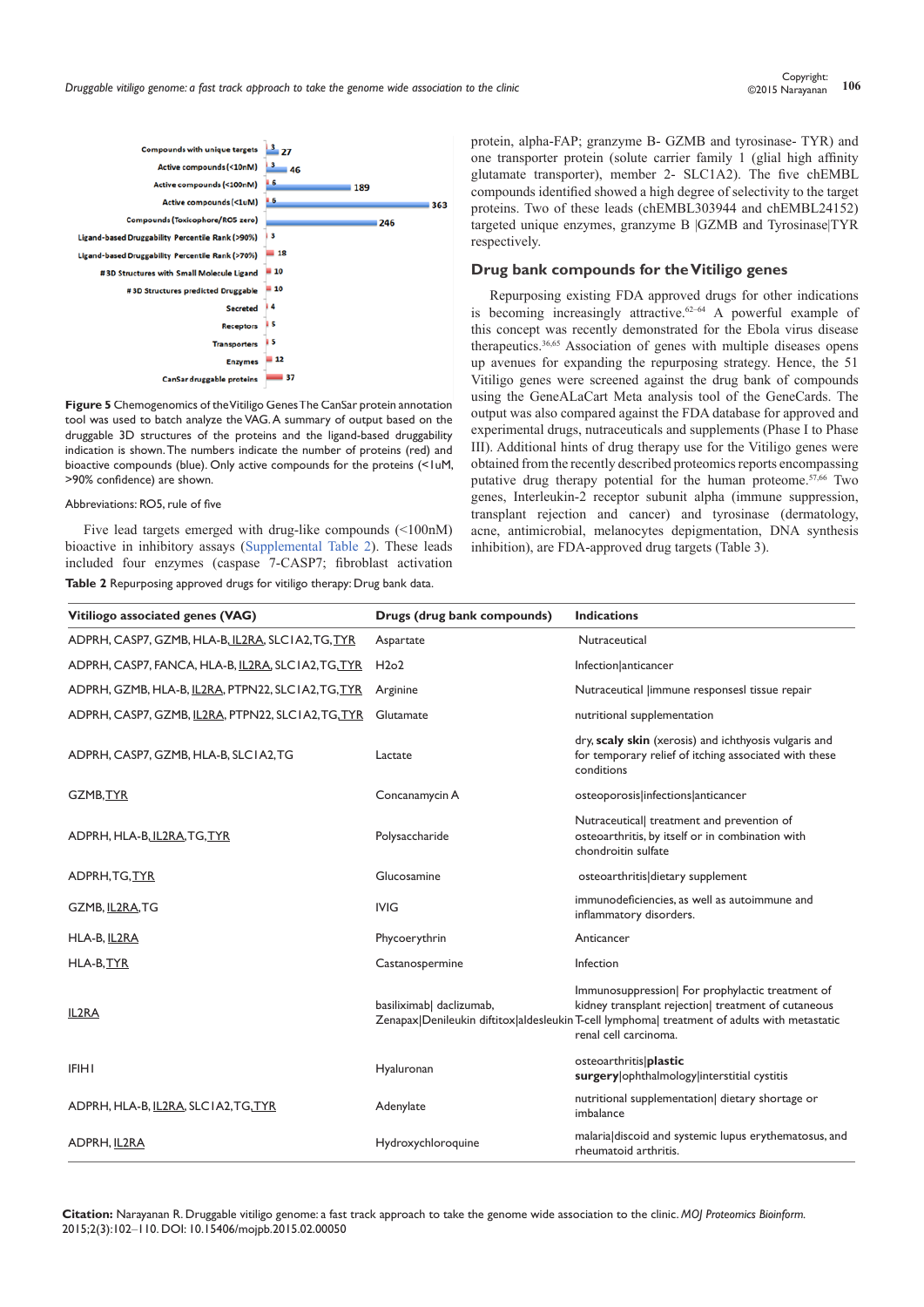Table Continued.....

| Vitiliogo associated genes (VAG) | Drugs (drug bank compounds)               | <b>Indications</b>                                                                                                                                 |
|----------------------------------|-------------------------------------------|----------------------------------------------------------------------------------------------------------------------------------------------------|
| GZMB, HLA-B, IL2RA, TG, TYR      | Paraffin                                  | emulsifying agent for cosmetic creams and lotions,<br>mineral oil and paraffin wax emulsions, as a biological<br>buffer, and used as an alkalizer. |
| CASP7, GZMB, HLA-B, IL2RA, TG    | Cyclosporin A                             | treatment of transplant (kidney, liver, and heart)<br>rejection, rheumatoid arthritis, severe psoriasis.                                           |
| ADPRH, HLA-B                     | <b>Busulfan</b>                           | chronic myelogenous (myeloid, myelocytic,<br>granulocytic) leukemialimmunosuppressive effect on<br>bone marrow.                                    |
| ADPRH, CASP7, TG                 | Adp ribose                                |                                                                                                                                                    |
| ADPRH, TYR                       | Chitosan                                  | cosmetic                                                                                                                                           |
| GZMB, HLA-B, IL2RA, TICAMI       | Rantes                                    | acute and chronic inflammation                                                                                                                     |
| ADPRH, ATXN2, RERE, SLCIA2, TG   | Glutamine                                 | Nutraceutical                                                                                                                                      |
| GZMB,TG                          | Chromium                                  | Nutraceutical                                                                                                                                      |
| CASP7, FANCA, IL2RA, TG, TYR     | Cisplatin 5FU Methotrexate                | Anticancer                                                                                                                                         |
| SLC44A4                          | Choline                                   | Nutraceutical  CNS disorders                                                                                                                       |
| <b>TYR</b>                       | Azelaic<br>Acid Monobenzone Mimosine NADH | Topical Dermatology Neutraceutical                                                                                                                 |

The drug bank compounds encompassing FDA approved drugs and Nutraceuticals indications for the VAG are shown. Skin indications are bolded. FDA drug targets are underlined.

Abbreviations: FDA, federal drug administration; IVIG, intravenous immunoglobulin; RANTES, regulated on activation, normal T cell expressed and secreted-CCL<sub>5</sub>

In addition, other approved drugs implicated with the Vitiligo associated genes included 1) anti-neoplastics (Hydrogen peroxide, Concanomycin A, Phycoerythrin, basiliximab, daclizumab, Zenapax, Denileukin diftitox, aldesleukin, Busulfan, Cisplatin|5FU|Methotrexate), 2) antiinfectives (Hydrogen peroxide, Concanamycin A, Castanospermine, Hydroxychloroquine), 3) antiinflammatory (Intravenous immunoglobulin, Rantes), rheumatoid arthritis (Hydroxychloroquine, Cyclosporin A) and 4) Nutraceticals and supplements (Aspartate, Arginine, Glutamate, Glucosamine, Adenylate, Chromium, Choline, Polysaccharide, chondroitin sulfate). Of particular interest was the discovery of Vitiligo genes associated with dermatological applications including (ADP-ribosylarginine hydrolase |ADPRH; caspase 7 |CASP7; granzyme B |GZMB; major histocompatibility complex, class I, B| HLA-B; solute carrier family 1 (glial high affinity glutamate transporter), member 2 |SLC1A2; thyroglobulin |TG and tyrosinase| TYR; interferon induced with helicase C domain 1 |IFIH1 and interleukin 2 receptor, alpha |IL2RA).

## **Discussion**

Vitiligo, a complex acquired skin disorder, has been known for centuries.4 Various theories including autoimmune, inflammation, melanocytes, neuronal, stress and environmental factors have been put forward over the last decade.<sup>3,6,7,9</sup> The cause and etiology, however, remain unclear. It is likely that a combination of factors is responsible in susceptible individuals. The disease, while not life threatening, affects a large number of people around the world (1%) across racial divide, gender and ages.<sup>1,17</sup> The psychological trauma associated with Vitiligo exerts a considerable toll on the patients in view of visible skin abnormality particularly in exposed areas such as the face.16

Currently a cure remains elusive and treatment options are very limited and their effects often only temporary. In fact, the only FDA approved treatment is the use of UV, 308nm Excimer Laser.28 Other

treatment options include use of topical calcineurin inhibitors, steroids and vitamins, phototherapy with UV-B, oral antioxidants, herbal supplements and nutraceuticals, depigmentation and camouflaging using cosmetics.<sup>3,5,17,35</sup> These treatments have varying degrees of success and the disease remains unconquered. Encouragingly, a number of clinical trials are underway [\(Supplemental Table S1](https://medcraveonline.com/MOJPB/MOJPB-02-00050s.zip)). Discovery of novel targets for druggableness and off label use of existing drugs is an attractive option to tackle this disease. Experience is emerging for repurposing existing, FDA approved drugs for other diseases.36,62,67 Since these drugs are already in the clinic and their level of toxicity is known, it is relatively easy to develop off the label use for at least some of the drugs, if a molecular link is demonstrable.

In recent years, a huge amount of genetic information has been generated using the GWAS approach.<sup>68-73</sup> With the recent advances in human protein expression datasets<sup>47,49,57</sup> protein 3D structure availability for the majority of human proteins, and with the use of powerful chemogenomics tools to predict druggableness,  $42,74-76$ accelerated drug discovery starting from the genome is becoming a reality.

Reasoning that a working database of genes associated with Vitiligo can be an attractive starting point for novel diagnostics and therapeutics, the GWAS datasets were mined for VAG ([Supplemental](https://medcraveonline.com/MOJPB/MOJPB-02-00050s.zip)  [Table S1\)](https://medcraveonline.com/MOJPB/MOJPB-02-00050s.zip). Fifty-one genes showing polymorphic genetic association with Vitiligo encompassing protein coding and non-coding sequences were identified in this study. Encouraged by the preliminary results that the VAG included putative druggable targets including enzymes, transporters, transcription factors and receptors,<sup>58</sup> a comprehensive analysis was undertaken.

Two of the 51 genes (Tyrosinase, TYR and Interleukin-2 receptor subunit alpha, IL2RA) are on the FDA approved target list.<sup>46,57</sup> The IL2RA targeted drugs are immune modulators, which inhibit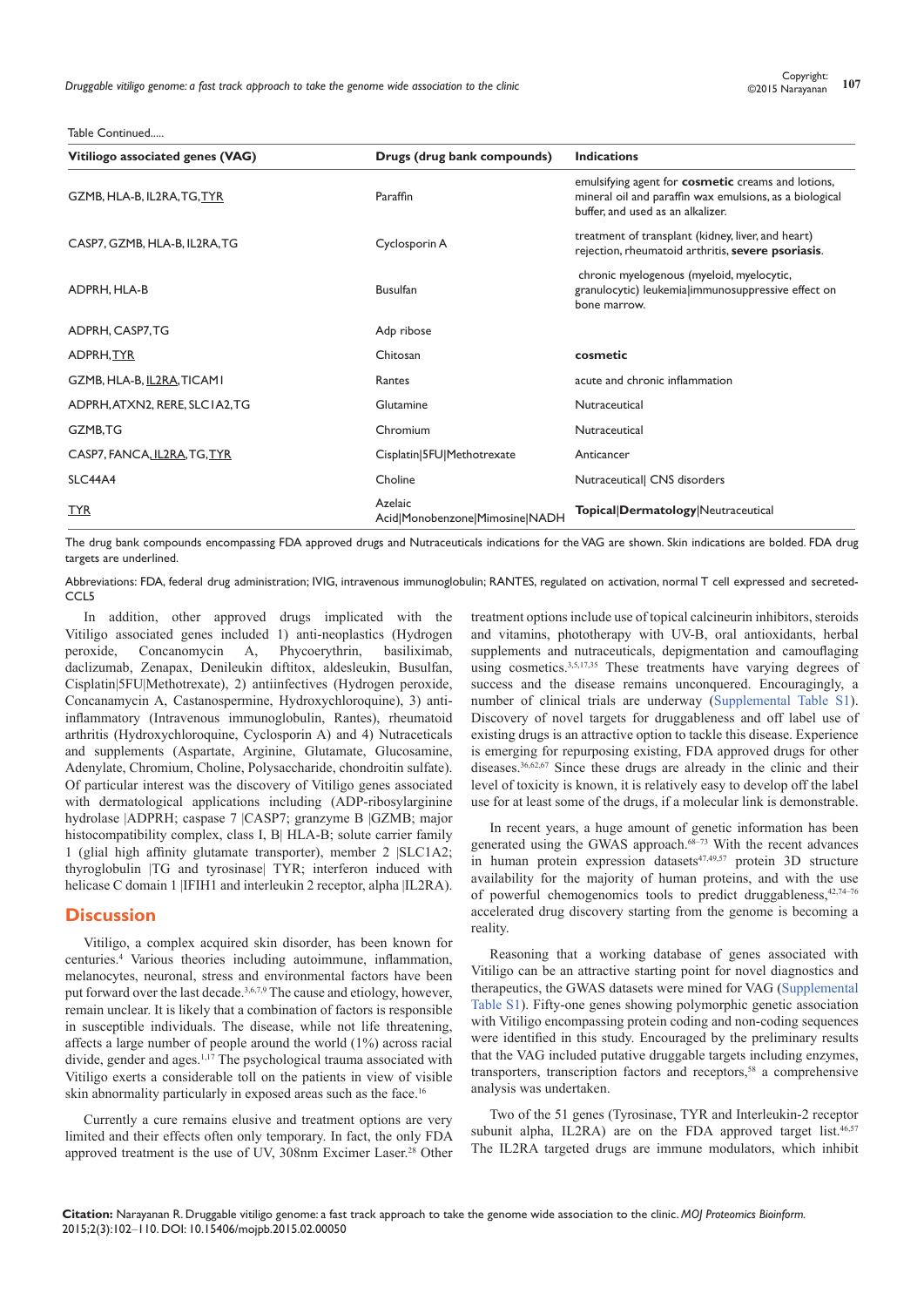cytokines production and reduce pro inflammatory cytokines; this imples a strong possibility of therapeutic advantage for Vitiligo. The second FDA approved target, TYR targeted drugs, includes anti neoplastics, antibiotics, anti-inflammatory, antioxidants, neurotrophic, neutraceuticals and vitamins. The strong Vitiligo association seen with these two approved targets and the plethora of drugs and nutraceuticals available against these targets provide a strong rationale for testing for off label use.

The genes associated with Vitiligo were also found to be associated with various autoimmune diseases by the NCBI PheGenI tool (Systemic lupus, multiple scelerosis, diabetes Type I, hypothyroidism, rheumatoid arthritis) as well as with cancer, inflammation, infections and neurological disorders. These results are consistent with the prevailing theories that imply diverse etiology.<sup>1,3,6,7,17,55</sup> In addition, pathway mapping from the Gene Analytics meta analysis tool also provided corroborating evidence for the involvement of immune, infection, endocrine, apoptosis, NF-kB transcription factor signaling, metabolic perturbation and neuronal pathways. Specific as well as common genes from the VAG are implicated with these pathways. Drugs implicated in these pathways may provide valuable additions to the therapy of Vitiligo. In particular, drugs targeting NF-KB transcription factor, diverse apoptotic caspase-related cascade inhibitors, cytokine signaling inhibitors and inhibitors of neuronal pathways including Dopamine, Parkinson's and neurotransmitter uptake inhibitors, may be of therapeutic benefit to the Vitiligo patients.

While diagnosis of Vitiligo is relatively easy due to the visible skin abnormalities (white patches), prediction of risk of development of the disease, in particular at a early age as well as monitoring a response to therapy urgently need genetic markers that can be easily monitored. To this end, secreted proteins in body fluids (the secretome) offer a biomarker potential. Half of the VAG proteins are detected in the body fluids (25/51). Five of these secreted proteins were also detected in the skin tissue (ADP-ribosylarginine hydrolase |ADPRH, DEAD (Asp-Glu-Ala-Asp) box helicase 6| DDX6, LIM domain containing preferred translocation partner in lipoma| LPP, ribonuclease T2| RNASET2 and thyroglobulin |TG). In particular, the proteins detected in the body fluids such as ear wax, saliva, semen, milk and urine offer a means to develop noninvasive biomarkers; the proteins detected in the blood and serum can provide a less invasive detection capability. If a definitive link with Vitiligo is established for these biomarkers, they could provide a response to therapy potential for dermatologists to follow. Protein-based nanochips can be easily developed to simultaneously monitor these biomarkers.<sup>77</sup>

The current GWAS data allowed for segregation of VAG linked polymorphic variants across diverse human DNAs (Chinese/Korean/ Japanese; Asian Indians, Saudi; Hispanics; Africans and Caucasians and Europeans). Unique as well as common VAG markers were identified in the study. The unique markers included protein coding sequences as well as pseudogenes and ncRNAs. These markers deserve additional studies and currently ongoing diverse clinical trials could benefit by understanding the expression profile of these genes. Numerous drug-like compounds were identified in the study using chemogenomics approaches. These compounds were predicted to be nontoxic (lack of toxicophore), orally bioavailable (RO5 value zero) and bioactive at nM concentrations. Five lead targets and bioactive compounds were identified in the study (caspase 7, apoptosis-related cysteine peptidase |CASP7, fibroblast activation protein, alpha| FAP, granzyme B (granzyme 2, cytotoxic T-lymphocyte-associated serine esterase 1) |GZMB, solute carrier family 1 (glial high affinity glutamate transporter), member 2 |SLC1A2 and tyrosinase |TYR) with

a high degree of selectivity for the compounds; two of the inhibitors were highly selective to the target protein (GZMB and TYR). These leads can be rapidly taken to animal models<sup>78,79</sup> for efficacy and toxicity testing and may provide a rationale for pharmaceutical drug development. As a backup, 363 bioactive compounds were discovered in the study. These compounds expand the drug discovery pipeline for the treatment of Vitiligo. The results provide further support for the concept of accelerated drug discovery approaches starting from the GWAS data by using chemoinformatics approaches. While a cure for Vitiligo may be far away, it is possible to develop a rationale for repurposing drugs currently approved for other indications for the treatment of Vitiligo. While previously the pharmaceutical industry was reluctant to take this approach, it is becoming increasingly attractive. Such repurposing is applicable not only for already approved drugs, but also for failed drugs.<sup>67</sup> The great advantage of such an approach is that the toxicity, side effects and bioavailability information is already available from the FDA database. The genes associated with Vitiligo were found to be associated with numerous approved drugs and nutraceuticals. These drugs are linked to treatment of cancer, inflammation, autoimmune diseases, immunosuppression, infections, arthritis, transplant rejection and skin disorders including psoriasis. Thus, these drugs can readily be tested in mouse models and in the clinic either as a single agent or in combination with other treatments such as phototherapy or Excimer laser. At the very least, these drugs could help fill the void that currently exists for the treatment of Vitiligo.

## **Summary**

The Genome Wide Association datasets provided an attractive starting point for gene target discovery for the skin disease Vitiligo. Use of chemoinformatics and chemogenomics approaches led to the identification of druggable targets, bioactive compounds, FDA approved drugs and nutraceuticals associated with the Vitiligo genome. In view of the serious shortage of drugs for Vitiligo, which affects over 1% of the global population, the drugs identified in this study can be easily repurposed for the treatment of Vitiligo.

## **Acknowledgements**

This work was supported in part by the Genomics of Cancer Fund, Florida Atlantic University Foundation. I thank the CanSar gene annotation tool for valuable datasets. I also thank Jeanine Narayanan for editorial assistance.

## **Conflict of interest**

The author declares no conflict of interest.

#### **References**

- 1. [Allam M, Riad H. Concise review of recent studies in Vitiligo.](http://www.ncbi.nlm.nih.gov/pubmed/25003059) *Qatar Med J*[. 2013;\(2\):1–19.](http://www.ncbi.nlm.nih.gov/pubmed/25003059)
- 2. [Taïeb A, Picardo M. Clinical practice: Vitiligo.](http://www.ncbi.nlm.nih.gov/pubmed/19129529) *N Engln J Med*. [2009;360\(2\):160–169.](http://www.ncbi.nlm.nih.gov/pubmed/19129529)
- 3. [Ghafourian A, Ghafourian S, Sadeghifard N, et al. Vitiligo: symptoms,](http://www.ncbi.nlm.nih.gov/pubmed/25572727)  pathogenesis and treatment. *[Int J Immunopathol Pharmacol](http://www.ncbi.nlm.nih.gov/pubmed/25572727)*. [2014;27\(4\):485–489.](http://www.ncbi.nlm.nih.gov/pubmed/25572727)
- 4. [Millington GW, Levell NJ. Vitiligo: the historical curse of depigmentation.](http://www.ncbi.nlm.nih.gov/pubmed/17822509)  *Int J Dermatol*[. 2007;46\(9\):990–995.](http://www.ncbi.nlm.nih.gov/pubmed/17822509)
- 5. [Bacigalupi RM, Postolova A, Davis RS. Evidence–based, non–surgical](http://www.ncbi.nlm.nih.gov/pubmed/22423621)  [treatments for vitiligo: a review.](http://www.ncbi.nlm.nih.gov/pubmed/22423621) *Am J Clin Dermatol*. 2012;13(4):217– [237.](http://www.ncbi.nlm.nih.gov/pubmed/22423621)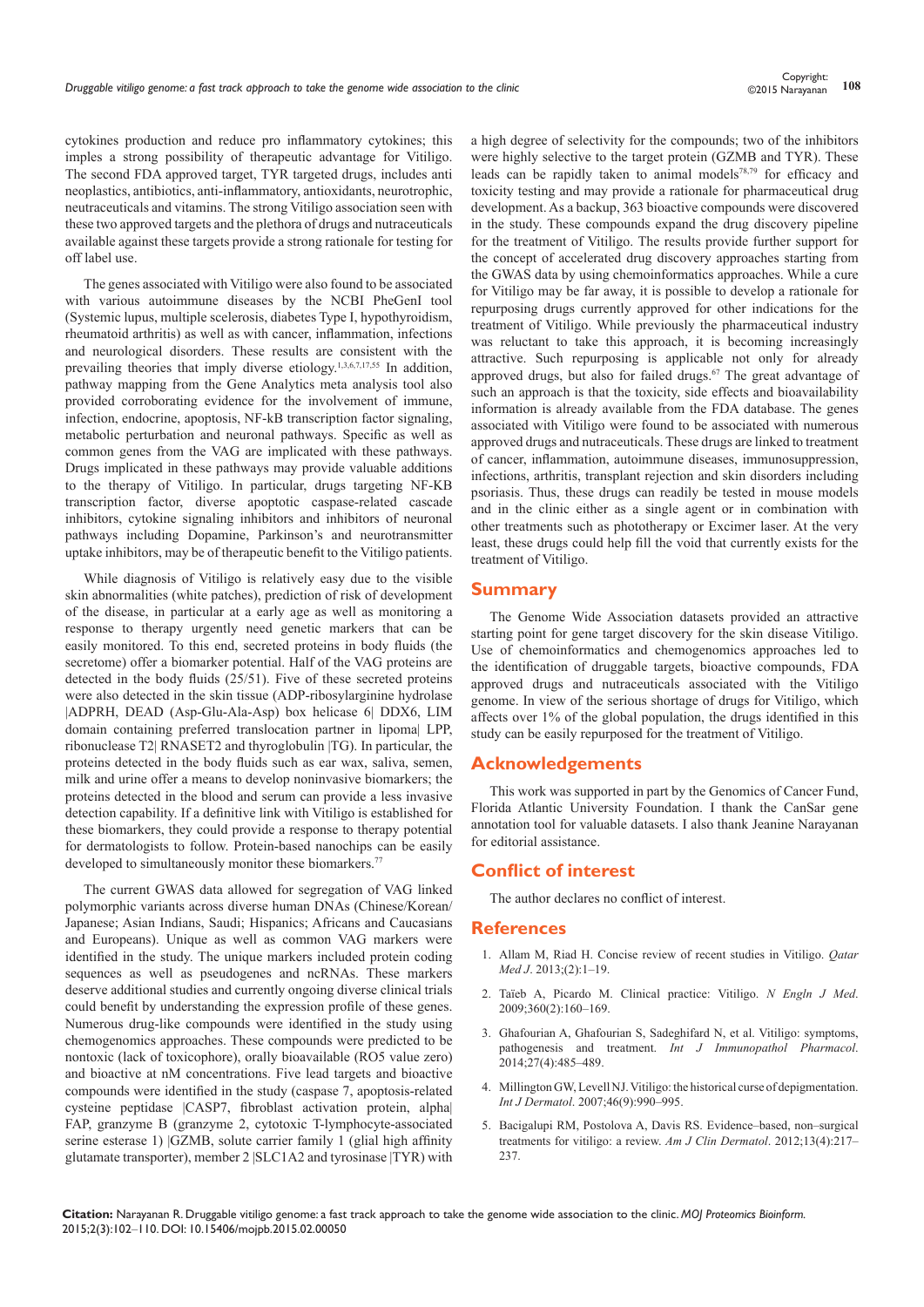- 6. [Boissy RE, Spritz RA. Frontiers and controversies in the pathobiology](http://www.ncbi.nlm.nih.gov/pubmed/19320739)  [of vitiligo: separating the wheat from the chaff.](http://www.ncbi.nlm.nih.gov/pubmed/19320739) *Exp Dermatol*. [2009;18\(7\):583–585.](http://www.ncbi.nlm.nih.gov/pubmed/19320739)
- 7. [Czajkowski R, Mecinska–Jundzill K. Current aspects of vitiligo genetics.](http://www.ncbi.nlm.nih.gov/pubmed/25254010)  *[Postepy Dermatol Alergol](http://www.ncbi.nlm.nih.gov/pubmed/25254010)*. 2014;31(4):247–255.
- 8. [Glassman SJ. Vitiligo, reactive oxygen species and T–cells.](http://www.ncbi.nlm.nih.gov/pubmed/20958268) *Clin Sci (Lond)*[. 2011;120\(3\):99–120.](http://www.ncbi.nlm.nih.gov/pubmed/20958268)
- 9. [Guerra L, Dellambra E, Brescia S, et al. Vitiligo: pathogenetic hypotheses](http://www.ncbi.nlm.nih.gov/pubmed/20540698)  [and targets for current therapies.](http://www.ncbi.nlm.nih.gov/pubmed/20540698) *Curr Drug Metab*. 2010;11(5):451–467.
- 10. [Laddha NC, Dwivedi M, Mansuri MS, et al. Vitiligo: interplay between](http://www.ncbi.nlm.nih.gov/pubmed/23425123)  [oxidative stress and immune system.](http://www.ncbi.nlm.nih.gov/pubmed/23425123) *Exp Dermatol*. 2013;22(4):245– [250.](http://www.ncbi.nlm.nih.gov/pubmed/23425123)
- 11. [Miniati A, Weng Z, Zhang B, et al. Neuro–immuno–endocrine processes](http://www.ncbi.nlm.nih.gov/pubmed/22507311)  in vitiligo pathogenesis. *[Int J Immunopathol Pharmacol](http://www.ncbi.nlm.nih.gov/pubmed/22507311)*. 2012;25(1):1–7.
- 12. [Mosenson JA, Eby JM, Hernandez C, et al. A central role for inducible](http://www.ncbi.nlm.nih.gov/pubmed/23786523)  [heat–shock protein 70 in autoimmune vitiligo.](http://www.ncbi.nlm.nih.gov/pubmed/23786523) *Exp Dermatol*. [2013;22\(9\):566–559.](http://www.ncbi.nlm.nih.gov/pubmed/23786523)
- 13. [Tarle RG, Nascimento LM, Mira MT, et al. Vitiligo––part 1.](http://www.ncbi.nlm.nih.gov/pubmed/24937821) *An Bras Dermatol*[. 2014;89\(3\):461–470.](http://www.ncbi.nlm.nih.gov/pubmed/24937821)
- 14. [Spritz RA. The genetics of generalized vitiligo: autoimmune pathways](http://www.ncbi.nlm.nih.gov/pubmed/20959028)  [and an inverse relationship with malignant melanoma.](http://www.ncbi.nlm.nih.gov/pubmed/20959028) *Genome medicine*. [2010;2\(10\):78.](http://www.ncbi.nlm.nih.gov/pubmed/20959028)
- 15. [Parsad D, Dogra S, Kanwar AJ. Quality of life in patients with vitiligo.](http://www.ncbi.nlm.nih.gov/pubmed/14613564/)  *[Health Qual Life Outcomes](http://www.ncbi.nlm.nih.gov/pubmed/14613564/)*. 2003;1:58.
- 16. [Teovska Mitrevska N, Eleftheriadou V, Guarneri F. Quality of life in](http://www.ncbi.nlm.nih.gov/pubmed/23237035)  vitiligo patients. *Dermatol Ther*[. 2012;25\(Suppl 1\):S28–S31.](http://www.ncbi.nlm.nih.gov/pubmed/23237035)
- 17. [Abu Tahir M, Pramod K, Ansari SH, et al. Current remedies for vitiligo.](http://www.ncbi.nlm.nih.gov/pubmed/20149899)  *Autoimmun Rev*[. 2010;9\(7\):516–520.](http://www.ncbi.nlm.nih.gov/pubmed/20149899)
- 18. [Anbar TS, Hegazy RA, Picardo M, et al. Beyond vitiligo guidelines:](http://www.ncbi.nlm.nih.gov/pubmed/24521008)  [combined stratified/personalized approaches for the vitiligo patient.](http://www.ncbi.nlm.nih.gov/pubmed/24521008) *Exp Dermatol*[. 2014;23\(4\):219–223.](http://www.ncbi.nlm.nih.gov/pubmed/24521008)
- 19. [Cavalie M, Ezzedine K, Fontas E, et al. Maintenance therapy of adult](http://www.ncbi.nlm.nih.gov/pubmed/25521460)  [vitiligo with 0.1% tacrolimus ointment: a randomized, double blind,](http://www.ncbi.nlm.nih.gov/pubmed/25521460)  [placebo–controlled study.](http://www.ncbi.nlm.nih.gov/pubmed/25521460) *J invest dermatol*. 2015;135(4):970–994.
- 20. [Szczurko O, Shear N, Taddio A, et al. Ginkgo biloba for the treatment](http://www.ncbi.nlm.nih.gov/pubmed/21406109)  [of vitilgo vulgaris: an open label pilot clinical trial.](http://www.ncbi.nlm.nih.gov/pubmed/21406109) *BMC Complement Altern Med*[. 2011;11:21.](http://www.ncbi.nlm.nih.gov/pubmed/21406109)
- 21. [Parsad D, Pandhi R, Juneja A. Effectiveness of oral Ginkgo biloba](http://www.ncbi.nlm.nih.gov/pubmed/12780716)  [in treating limited, slowly spreading vitiligo.](http://www.ncbi.nlm.nih.gov/pubmed/12780716) *Clin Exp Dermatol*. [2003;28\(3\):285–287.](http://www.ncbi.nlm.nih.gov/pubmed/12780716)
- 22. [Garg T, Chander R, Jain A. Combination of microdermabrasion and 5–](http://www.ncbi.nlm.nih.gov/pubmed/21834930) [fluorouracil to induce repigmentation in vitiligo: an observational study.](http://www.ncbi.nlm.nih.gov/pubmed/21834930)  *Dermatol Surg*[. 2011;37\(12\):1763–1766.](http://www.ncbi.nlm.nih.gov/pubmed/21834930)
- 23. [Srinivas CR, Shenoi SD, Balachandran C. Acceleration of repigmentation](http://www.ncbi.nlm.nih.gov/pubmed/2323875)  [in vitiligo by topical minoxidil in patients on photochemotherapy.](http://www.ncbi.nlm.nih.gov/pubmed/2323875) *Int J Dermatol*[. 1990;29\(2\):154–155.](http://www.ncbi.nlm.nih.gov/pubmed/2323875)
- 24. [Camacho F, Mazuecos J. Oral and topical L–phenylalanine, clobetasol](http://www.ncbi.nlm.nih.gov/pubmed/12847735)  [propionate, and UVA/sunlight––a new study for the treatment of vitiligo.](http://www.ncbi.nlm.nih.gov/pubmed/12847735)  *J Drugs Dermato*[. 2002;1\(2\):127–131.](http://www.ncbi.nlm.nih.gov/pubmed/12847735)
- 25. [Narahari SR, Ryan TJ, Bose KS, et al. Integrating modern dermatology](http://www.ncbi.nlm.nih.gov/pubmed/21342165)  [and Ayurveda in the treatment of vitiligo and lymphedema in India.](http://www.ncbi.nlm.nih.gov/pubmed/21342165) *Int J Dermatol*[. 2011;50\(3\):310–334.](http://www.ncbi.nlm.nih.gov/pubmed/21342165)
- 26. [Hariharan V, Klarquist J, Reust MJ, et al. Monobenzyl ether of](http://www.ncbi.nlm.nih.gov/pubmed/19657355)  [hydroquinone and 4–tertiary butyl phenol activate markedly](http://www.ncbi.nlm.nih.gov/pubmed/19657355)  [different physiological responses in melanocytes: relevance to skin](http://www.ncbi.nlm.nih.gov/pubmed/19657355)  depigmentation. *J invest dermatol*[. 2010;30\(1\):211–220.](http://www.ncbi.nlm.nih.gov/pubmed/19657355)
- 27. [Mouzakis JA, Liu S, Cohen G. Rapid response of facial vitiligo to](http://www.ncbi.nlm.nih.gov/pubmed/21779415)  [308nm excimer laser and topical calcipotriene.](http://www.ncbi.nlm.nih.gov/pubmed/21779415) *J Clin Aesthet Dermatol*.  $2011 \cdot 4(6) \cdot 41 - 44$
- 28. [Spencer JM, Nossa R, Ajmeri J. Treatment of vitiligo with the 308–nm](http://www.ncbi.nlm.nih.gov/pubmed/12004315)  [excimer laser: a pilot study.](http://www.ncbi.nlm.nih.gov/pubmed/12004315) *J Am Acad Dermatol*. 2002;46(5):727–731.
- 29. [Birlea SA, Gowan K, Fain PR, et al. Genome–wide association study](http://www.ncbi.nlm.nih.gov/pubmed/19890347)  [of generalized vitiligo in an isolated European founder population](http://www.ncbi.nlm.nih.gov/pubmed/19890347)  [identifies SMOC2, in close proximity to IDDM8.](http://www.ncbi.nlm.nih.gov/pubmed/19890347) *J invest dermatol*. [2010;130\(3\):798–803.](http://www.ncbi.nlm.nih.gov/pubmed/19890347)
- 30. [Birlea SA, Jin Y, Bennett DC, et al. Comprehensive association analysis](http://www.ncbi.nlm.nih.gov/pubmed/21085187)  [of candidate genes for generalized vitiligo supports XBP1, FOXP3, and](http://www.ncbi.nlm.nih.gov/pubmed/21085187)  TSLP. *J invest dermatol*[. 2011;131\(2\):371–381.](http://www.ncbi.nlm.nih.gov/pubmed/21085187)
- 31. [Jin Y, Birlea SA, Fain PR, et al. Genome–wide association analyses](http://www.ncbi.nlm.nih.gov/pubmed/22561518)  [identify 13 new susceptibility loci for generalized vitiligo.](http://www.ncbi.nlm.nih.gov/pubmed/22561518) *Nature genetics*[. 2012;44\(6\):676–680.](http://www.ncbi.nlm.nih.gov/pubmed/22561518)
- 32. [Jin Y, Birlea SA, Fain PR, et al. Variant of TYR and autoimmunity](http://www.nejm.org/doi/full/10.1056/NEJMoa0908547)  [susceptibility loci in generalized vitiligo.](http://www.nejm.org/doi/full/10.1056/NEJMoa0908547) *N Engl J med*. [2010;362\(18\):1686–1697.](http://www.nejm.org/doi/full/10.1056/NEJMoa0908547)
- 33. [Spritz RA. Six decades of vitiligo genetics: genome–wide studies](http://www.ncbi.nlm.nih.gov/pubmed/21993561)  [provide insights into autoimmune pathogenesis.](http://www.ncbi.nlm.nih.gov/pubmed/21993561) *J invest dermatol*. [2012;32\(2\):268–273.](http://www.ncbi.nlm.nih.gov/pubmed/21993561)
- 34. [Cheong KA, Kim NH, Noh M, et al. Three new single nucleotide](http://www.ncbi.nlm.nih.gov/pubmed/23678272)  [polymorphisms identified by a genome–wide association study in Korean](http://www.ncbi.nlm.nih.gov/pubmed/23678272)  patients with vitiligo. *J Korean Med Sci*[. 2013;28\(5\):775–779.](http://www.ncbi.nlm.nih.gov/pubmed/23678272)
- 35. [Narayanan R. Ebola–associated genes in the human genome: Implications](http://medcraveonline.com/MOJPB/MOJPB-01-00032.pdf)  for novel targets. *[MOJ Proteomics Bioinform](http://medcraveonline.com/MOJPB/MOJPB-01-00032.pdf)*. 2014;1(5):00032.
- 36. [Narayanan R. Druggableness of the Ebola Associated Genes in the](http://medcraveonline.com/MOJPB/MOJPB-02-00038.pdf)  [Human Genome: Chemoinformatics Approach.](http://medcraveonline.com/MOJPB/MOJPB-02-00038.pdf) *MOJ Proteomics Bioinform*[. 2015;2\(2\):00038.](http://medcraveonline.com/MOJPB/MOJPB-02-00038.pdf)
- 37. [Narayanan R. Druggable Cancer Secretome: Neoplasm–associated](http://www.ncbi.nlm.nih.gov/pubmed/25977171)  Traits. *[Cancer genomics & proteomics](http://www.ncbi.nlm.nih.gov/pubmed/25977171)*. 2015;12(3):119–131.
- 38. [Welter D, MacArthur J, Morales J, et al. The NHGRI GWAS Catalog,](http://www.ncbi.nlm.nih.gov/pubmed/24316577)  [a curated resource of SNP–trait associations.](http://www.ncbi.nlm.nih.gov/pubmed/24316577) *Nucleic acids research*. [2014;42\(Database issue\):D1001–D1006.](http://www.ncbi.nlm.nih.gov/pubmed/24316577)
- 39. [Ramos EM, Hoffman D, Junkins HA, et al. Phenotype–Genotype](http://www.ncbi.nlm.nih.gov/pubmed/23695286)  [Integrator \(PheGenI\): synthesizing genome–wide association study](http://www.ncbi.nlm.nih.gov/pubmed/23695286)  [\(GWAS\) data with existing genomic resources.](http://www.ncbi.nlm.nih.gov/pubmed/23695286) *Eur J Hum Genet*. [2014;22\(1\):144–147.](http://www.ncbi.nlm.nih.gov/pubmed/23695286)
- 40. [Safran M, Dalah I, Alexander J, et al. GeneCards Version 3:the human](http://www.ncbi.nlm.nih.gov/pubmed/20689021)  gene integrator. *Database (Oxford)*[. 2010;2010:baq020.](http://www.ncbi.nlm.nih.gov/pubmed/20689021)
- 41. [Halling–Brown MD, Bulusu KC, Patel M, et al. canSAR: an integrated](http://www.ncbi.nlm.nih.gov/pubmed/22013161)  [cancer public translational research and drug discovery resource.](http://www.ncbi.nlm.nih.gov/pubmed/22013161) *Nucleic acids research*[. 2012;40\(Database issue\):D947–D956.](http://www.ncbi.nlm.nih.gov/pubmed/22013161)
- 42. [Bulusu KC, Tym JE, Coker EA, et al. canSAR:updated cancer](http://www.ncbi.nlm.nih.gov/pubmed/24304894)  [research and drug discovery knowledgebase.](http://www.ncbi.nlm.nih.gov/pubmed/24304894) *Nucleic acids research*. [2014;42\(Database issue\):D1040–D1047.](http://www.ncbi.nlm.nih.gov/pubmed/24304894)
- 43. [Bento AP, Gaulton A, Hersey A, et al. The ChEMBL bioactivity](http://www.ncbi.nlm.nih.gov/pubmed/24214965)  database:an update. *[Nucleic acids research](http://www.ncbi.nlm.nih.gov/pubmed/24214965)*. 2014;42(Database [issue\):D1083–D1090.](http://www.ncbi.nlm.nih.gov/pubmed/24214965)
- 44. [Huang DW, Sherman BT, Lempicki RA. Systematic and integrative](http://www.ncbi.nlm.nih.gov/pubmed/19131956)  [analysis of large gene lists using DAVID bioinformatics resources.](http://www.ncbi.nlm.nih.gov/pubmed/19131956) *Nat Protocols*[. 2008;4\(1\):44–57.](http://www.ncbi.nlm.nih.gov/pubmed/19131956)
- 45. [Magrane M, Consortium U. UniProt Knowledgebase: a hub of integrated](http://www.ncbi.nlm.nih.gov/pubmed/21447597)  protein data. *Database (Oxford)*[. 2011;2011:bar009.](http://www.ncbi.nlm.nih.gov/pubmed/21447597)
- 46. [Law V, Knox C, Djoumbou Y, et al. DrugBank 4.0: shedding new light](http://www.ncbi.nlm.nih.gov/pubmed/24203711)  on drug metabolism. *Nucl acids res*[. 2014;42\(Database issue\):D1091–](http://www.ncbi.nlm.nih.gov/pubmed/24203711) [D1097.](http://www.ncbi.nlm.nih.gov/pubmed/24203711)